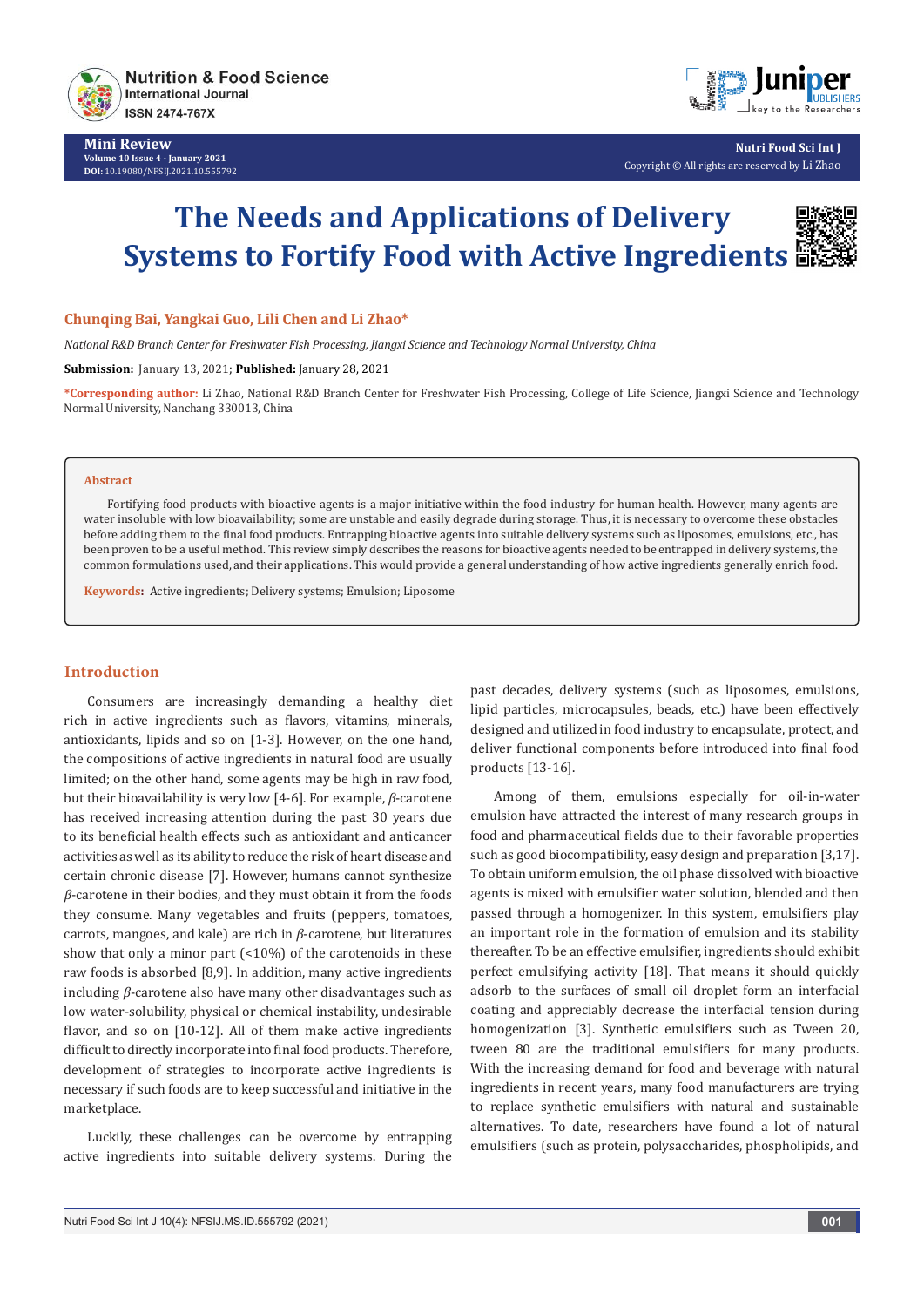bio surfactants), which are able to form and stabilize oil droplets [18-21]. Chung et al., [18] found that emulsion prepared by using quillaja saponin as a natural emulsifier could produce whitish milk similar to a commercial liquid creamer. Lin et al., [22] have prepared *β*-carotene loaded emulsion by using modified starch. He et al., [4] have fabricated curcumin emulsions containing Konjac glucomannan stabilized with whey protein isolate and achieved a controlled and sustainable release of bioactive compounds from emulsions. Lv et al., [20] have compared the effectiveness of a number of natural emulsifiers (whey protein, gum arabic and quillaja saponin) on the production and stability of vitamin E fortified emulsions and found that whey protein isolate and quillaja saponin were more effective at forming emulsions containing fine droplets than gum arabic, while quillaja saponin based and gum arabic based emulsions exhibited better resistance to pH change. Due to the above-mentioned advantages, emulsions are already widely utilized in the food industry, e.g., in dressings, sauces, soups, beverages, dips, creams, and desserts [6,19,22].

Liposome, as one of the most common used formulations, also has great potential to embed bioactive agents. A liposome is a self-assembling and cell-resembling delivery system with concentric bilayer structure. The size of liposome is typically about 10 to 1000nm with the structure varying from a balloonlike unilamellar to an onion-like multiple structures [3,12]. There are different hydrophilic and hydrophobic regions in liposomes separated by surfactant substances (such as phospholipids) [3]. Therefore, both hydrophilic and lipophilic molecules and even amphiphilic molecules can all be entrapped in the special bilayer. Since liposomes were first described in the 1960s by Alec Bangham, they have been beneficial in medical, cosmetic, and agricultural fields, and have become integral to food research. More recently, liposomes have been widely used to encapsulate proteins/peptides/enzymes, polyphenols/flavones, essential oils/fatty acids, vitamins, energetic substrates, and minerals [3,23-25]. Active agents in the form of liposomes could then be effectively added into different food products: dairy products (milk, cheese, and yogurt), drinks (juices and milk drinks), meat (pork, beef, and rabbit), and other products (chocolate, tofu, etc.) [12,27-32].

Delivery systems containing bioactive agents could be directly added into food material with simple blending or homogenization and bring a number of benefits to food industry: supplying good protection for bioactive agents against environment stress, masking off-flavor (bitterness, astringency), improving storage and handling characteristics, extending shelf life, besides increasing bioavailability. However, the food system microenvironment (pH, intrinsic component, and ionic strength etc.) and emulsifier properties used are critical factors needed to take into account if appropriate final food is wanted [3,6]. For example, whey proteinbased emulsion could effectively inhibit oxidation of fish oil in milk, but is less stable in yoghurt and dressing [18].

### **Conclusion**

A number of challenges associated with active ingredient need to be addressed when incorporated into food. Suitable delivery systems such as emulsions, liposomes, etc. could be designed to encapsulate active agents followed by simple blending or homogenization. However, whether appropriate final food could be obtained is dependent on food and emulsifier properties.

#### **References**

- 1. [Araiza-Calahorra A, Akhtar M, Sarkar A \(2018\) Recent advances in](https://www.sciencedirect.com/science/article/abs/pii/S0924224417304387)  [emulsion-based delivery approaches for curcumin: From encapsulation](https://www.sciencedirect.com/science/article/abs/pii/S0924224417304387)  [to bio accessibility. Trends in Food Science and Technology 71: 155-](https://www.sciencedirect.com/science/article/abs/pii/S0924224417304387) [169.](https://www.sciencedirect.com/science/article/abs/pii/S0924224417304387)
- 2. [Fathi M, Donsi F, McClements DJ \(2018\) Protein-Based Delivery Systems](https://onlinelibrary.wiley.com/doi/full/10.1111/1541-4337.12360)  [for the Nanoencapsulation of Food Ingredients. Comprehensive](https://onlinelibrary.wiley.com/doi/full/10.1111/1541-4337.12360)  [Reviews in Food Science and Food Safety 17\(4\): 920-936.](https://onlinelibrary.wiley.com/doi/full/10.1111/1541-4337.12360)
- 3. McClements DJ (2014) Nanoparticle- and microparticle-based delivery systems: encapsulation, protection and release of active compounds. CRC Press, Boca Raton, FL, USA, pp. 7-22.
- 4. He S, Gu CH, Wang D, Xu W, Wang R, et al. (2020) The stability and *in vitro* digestion of curcumin emulsions containing Konjac glucomannan. LWT-Food Science and Technology 117: 108672.
- 5. [Huang Q, Yu H, Ru Q \(2010\) Bioavailability and delivery of nutraceuticals](https://pubmed.ncbi.nlm.nih.gov/20492195/)  [using nanotechnology. Journal of Food Science 75\(1\): 50-57.](https://pubmed.ncbi.nlm.nih.gov/20492195/)
- 6. [McClements DJ, Decker EA, Park Y, Weiss J \(2009\) Structural design](https://pubmed.ncbi.nlm.nih.gov/19484636/)  [principles for delivery of bioactive components in nutraceuticals and](https://pubmed.ncbi.nlm.nih.gov/19484636/)  [functional foods. Critical Reviews in Food Science and Nutrition 49\(6\):](https://pubmed.ncbi.nlm.nih.gov/19484636/)  [577-606.](https://pubmed.ncbi.nlm.nih.gov/19484636/)
- 7. [Ha DO, Chan UP, Kim MJ, Lee JH \(2012\) Antioxidant and prooxidant](https://link.springer.com/article/10.1007/s10068-012-0078-1)  activities of *β*[-carotene in accelerated autoxidation and photosensitized](https://link.springer.com/article/10.1007/s10068-012-0078-1)  [model systems. Food Science and Biotechnology 21\(2\): 607-611.](https://link.springer.com/article/10.1007/s10068-012-0078-1)
- 8. [Kaulmann A, Bohn T \(2014\) Carotenoids, inflammation, and oxidative](https://pubmed.ncbi.nlm.nih.gov/25134454/)  [stress-implications of cellular signaling pathways and relation to](https://pubmed.ncbi.nlm.nih.gov/25134454/)  [chronic disease prevention. Nutr Res 34\(11\): 907-929.](https://pubmed.ncbi.nlm.nih.gov/25134454/)
- 9. [Bai CQ, Zhen JX, Zhao L, Chen LL, Xiong H, et.al. \(2019\) Development](https://pubs.acs.org/doi/abs/10.1021/acs.jafc.8b04879)  [of oral delivery systems with enhanced antioxidant and anticancer](https://pubs.acs.org/doi/abs/10.1021/acs.jafc.8b04879)  activity: Coix seed oil and *β* [Carotene co-loaded liposomes. Journal of](https://pubs.acs.org/doi/abs/10.1021/acs.jafc.8b04879)  [agricultural and food chemistry 67\(1\): 406-414.](https://pubs.acs.org/doi/abs/10.1021/acs.jafc.8b04879)
- 10. [Liu W, Wang J, McClements DJ, Zou L \(2018\) Encapsulation of](https://www.sciencedirect.com/science/article/abs/pii/S1756464617307181)  *β*[-carotene-loaded oil droplets in caseinate/alginate microparticles:](https://www.sciencedirect.com/science/article/abs/pii/S1756464617307181)  [Enhancement of carotenoid stability and bioaccessibility. Journal of](https://www.sciencedirect.com/science/article/abs/pii/S1756464617307181)  [Functional Foods 40: 527-535.](https://www.sciencedirect.com/science/article/abs/pii/S1756464617307181)
- 11. [Wang P, Liu HJ, Mei XY, Nakajima M, Yin LJ \(2012\) Preliminary study](https://www.sciencedirect.com/science/article/abs/pii/S0268005X10002730)  into the factors modulating *β*[-carotene micelle formation in dispersions](https://www.sciencedirect.com/science/article/abs/pii/S0268005X10002730)  using an *in vitro* [digestion model. Food Hydrocolloids 26\(2\): 427-433.](https://www.sciencedirect.com/science/article/abs/pii/S0268005X10002730)
- 12. [Liu W, Ye A, Han F, Han J \(2019\) Advances and challenges in liposome](https://www.sciencedirect.com/science/article/abs/pii/S0001868618302811)  [digestion: Surface interaction, biological fate, and GIT modeling.](https://www.sciencedirect.com/science/article/abs/pii/S0001868618302811)  [Advances in Colloid and Interface Science 263: 52-67.](https://www.sciencedirect.com/science/article/abs/pii/S0001868618302811)
- 13. [Zhang R, McClements DJ \(2016\) Enhancing nutraceutical bioavailability](https://www.sciencedirect.com/science/article/abs/pii/S2213329116300181)  [by controlling the composition and structure of gastrointestinal](https://www.sciencedirect.com/science/article/abs/pii/S2213329116300181)  [contents: Emulsion-based delivery and excipient systems. Food](https://www.sciencedirect.com/science/article/abs/pii/S2213329116300181)  [Structure 10: 21-36.](https://www.sciencedirect.com/science/article/abs/pii/S2213329116300181)
- 14. [McClements DJ \(2017\) Recent progress in hydrogel delivery systems](https://www.sciencedirect.com/science/article/abs/pii/S0268005X16302454)  [for improving nutraceutical bioavailability. Food Hydrocolloids 68:](https://www.sciencedirect.com/science/article/abs/pii/S0268005X16302454)  [238-245.](https://www.sciencedirect.com/science/article/abs/pii/S0268005X16302454)
- 15. [Wu W, Lu Y, Qi J \(2015\) Oral delivery of liposomes. Therapeutic](https://www.future-science.com/doi/full/10.4155/tde.15.69)  [Delivery 6\(11\): 1239-1241.](https://www.future-science.com/doi/full/10.4155/tde.15.69)